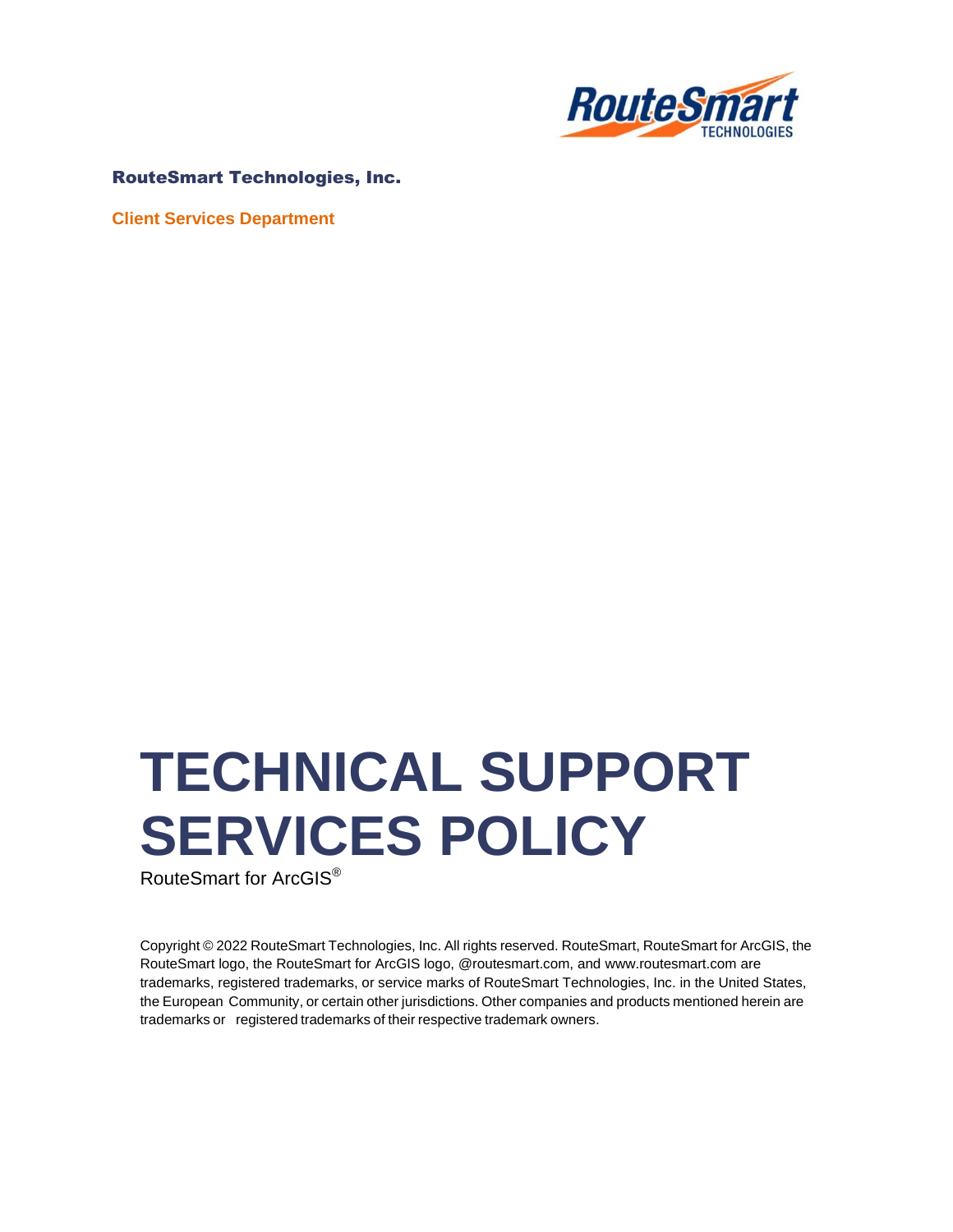

# **Contents**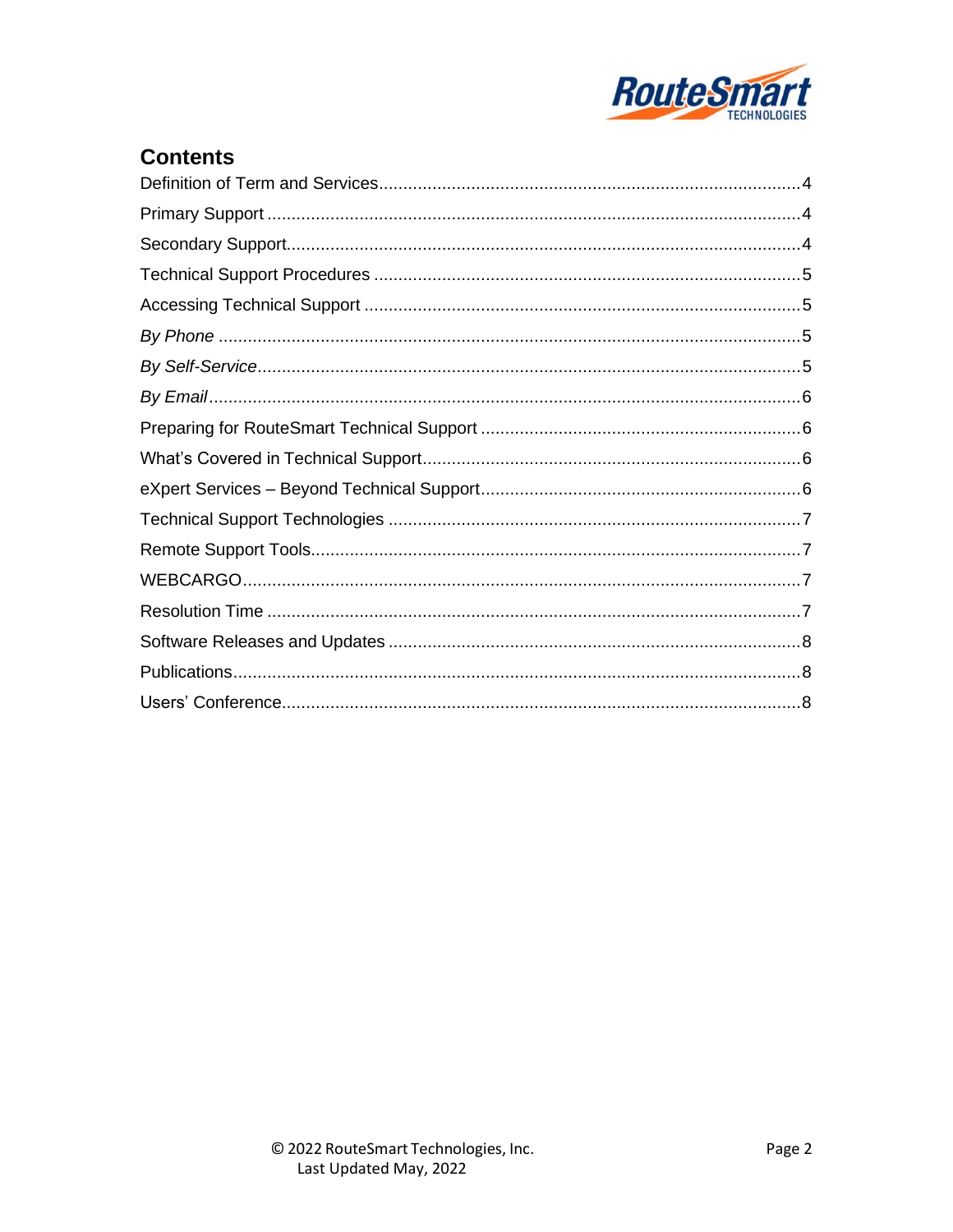

# <span id="page-2-0"></span>**Definition of Term and Services**

Outstanding service has been a major factor in RouteSmart Technologies' growth and success over the years. Given that RouteSmart solutions are used across the globe, consistently delivering on this promise takes knowledge, persistence, organization, and a state-of-the-art infrastructure. To help ensure our clients' success in using RouteSmart for ArcGIS software, we offer a flexible and comprehensive support program designed to meet the needs of different types of users.

The first year of RouteSmart maintenance is included with all RouteSmart for ArcGIS license purchases. ("RouteSmart for ArcGIS" refers only to RouteSmart software purchased for use with Esri's ArcView, ArcEditor, or ArcInfo™ and does not include maintenance for Esri software.) At the end of the first year, we recommend that you ensure continued support by subscribing to one of our annual support programs. Upon renewal of your RouteSmart for ArcGIS software maintenance subscription, you will receive 5 complimentary eXpert Services (defined below) hours as well. We offer primary and secondary support programs using a two-tiered approach designed to meet the needs of single and multi-location sites.

# <span id="page-2-1"></span>**Primary Support**

The main components that comprise the primary support program are technical support (for one authorized, RouteSmart-trained contact only), which includes telephone, email, and self-service software support; web-based support; direct shipment of any applicable in-version software updates; an opt-in subscription to our e-newsletter; and an ability to register for RouteSmart's users' conference. Primary support is the only option for sites with one license of RouteSmart for ArcGIS.

All primary users must complete full application training for RouteSmart for ArcGIS, from an authorized RouteSmart trainer, to be eligible for technical support.

Users outside the United States should contact their local RouteSmart distributor for information regarding the availability of various support options locally.

## <span id="page-2-2"></span>**Secondary Support**

If your organization has purchased more than one RouteSmart for ArcGIS license and at least one primary support subscription, you may take advantage of our two-tiered support program. Secondary support offers many of the advantages of primary support and is available at a reduced price for these sites. Up to nine secondary support subscriptions can be purchased for each primary support subscription, per product (for every ten licenses, one primary support subscription is required).

Secondary support requires that an experienced, trained user at the primary site be designated as technical contact for all communication between RouteSmart and all sites covered by the agreement, both primary and secondary. Technical support is not available to secondary support sites directly, but only through the designated primary technical contact.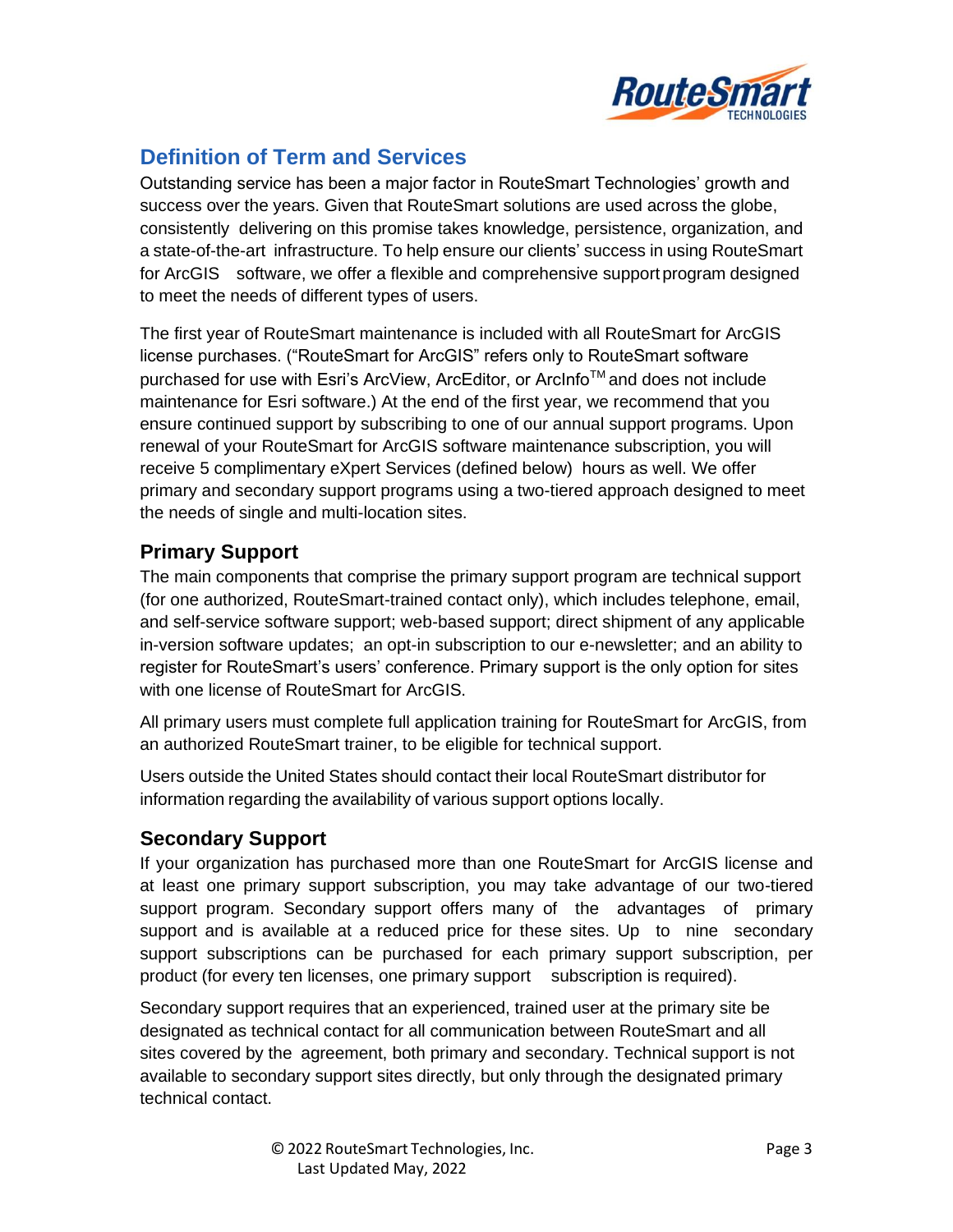

# <span id="page-3-0"></span>**Technical Support Procedures**

RouteSmart Technologies' Client Services Group is dedicated to providing timely, expert assistance to RouteSmart for ArcGIS software users. Technical support includes assistance in solving problems arising from the use of unmodified RouteSmart software only (unless said modification was performed and executed by RouteSmart Technologies, Inc.) and does not include training or consulting in the application of the software.

#### <span id="page-3-1"></span>**Accessing Technical Support**

RouteSmart for ArcGIS users subscribing to our Primary Support program may contact Technical Support between 8:00 am and 6:00 pm., Eastern time, Monday through Friday. RouteSmart holidays (as published on our web site) are excluded. The following are channels through which support may be obtained:

- Phone (within the U.S. and Canada): 800.977.7284, option 2
- Phone (outside the U.S. and Canada): 410.290.0226, option 2
- Email: [service@routesmart.com](mailto:service@routesmart.comor) or [support@routesmart.com](mailto:support@routesmart.com)

Self-Service:MyRouteSmart([https://www.routesmart.com/client-login](https://nam12.safelinks.protection.outlook.com/?url=https%3A%2F%2Fwww.routesmart.com%2Fclient-login&data=05%7C01%7Ccwalz%40routesmart.com%7Cdc0d7380195c4f1e42a808da247ecb53%7C3e0f409e1b2b46258459b20ed6286bc9%7C0%7C0%7C637862424260644437%7CUnknown%7CTWFpbGZsb3d8eyJWIjoiMC4wLjAwMDAiLCJQIjoiV2luMzIiLCJBTiI6Ik1haWwiLCJXVCI6Mn0%3D%7C3000%7C%7C%7C&sdata=VlaLS2%2FLf%2Bo29vLBgCXW%2B4odqIoCibTLdp2m7dPpyo0%3D&reserved=0))

Requests for support by telephone, email, or self-service should contain detailed information about the problem (hardware platform and peripherals, version of operating system, version of RouteSmart software, and a complete description of steps followed and the exact nature of the issue) to help expedite a solution. RouteSmart Client Services will respond by telephone, email, or through My RouteSmart, most often based on the means of communication used initially by the client.

#### <span id="page-3-2"></span>*By Phone*

Using the numbers above, clients may contact our technical support staff via the phone during standard business hours. Each reported incident is given a unique identification number for referencing and is logged in our call-tracking system. The client will be connected to a technical support representative who will work on the problem until it is resolved. If a representative is unavailable, the call is placed in a queue. The user will be called back by the first available representative.

#### <span id="page-3-3"></span>*By Self-Service*

Clients may access our web-based self-service portal, My RouteSmart ([https://www.routesmart.com/client-login](https://nam12.safelinks.protection.outlook.com/?url=https%3A%2F%2Fwww.routesmart.com%2Fclient-login&data=05%7C01%7Ccwalz%40routesmart.com%7Cdc0d7380195c4f1e42a808da247ecb53%7C3e0f409e1b2b46258459b20ed6286bc9%7C0%7C0%7C637862424260644437%7CUnknown%7CTWFpbGZsb3d8eyJWIjoiMC4wLjAwMDAiLCJQIjoiV2luMzIiLCJBTiI6Ik1haWwiLCJXVCI6Mn0%3D%7C3000%7C%7C%7C&sdata=VlaLS2%2FLf%2Bo29vLBgCXW%2B4odqIoCibTLdp2m7dPpyo0%3D&reserved=0)), 24 hours a day and 7 days a week. The following options are available:

- Search our knowledge base
- Log a support case
- View previous supportcases
- Add a comment or upload a file related to an existing support case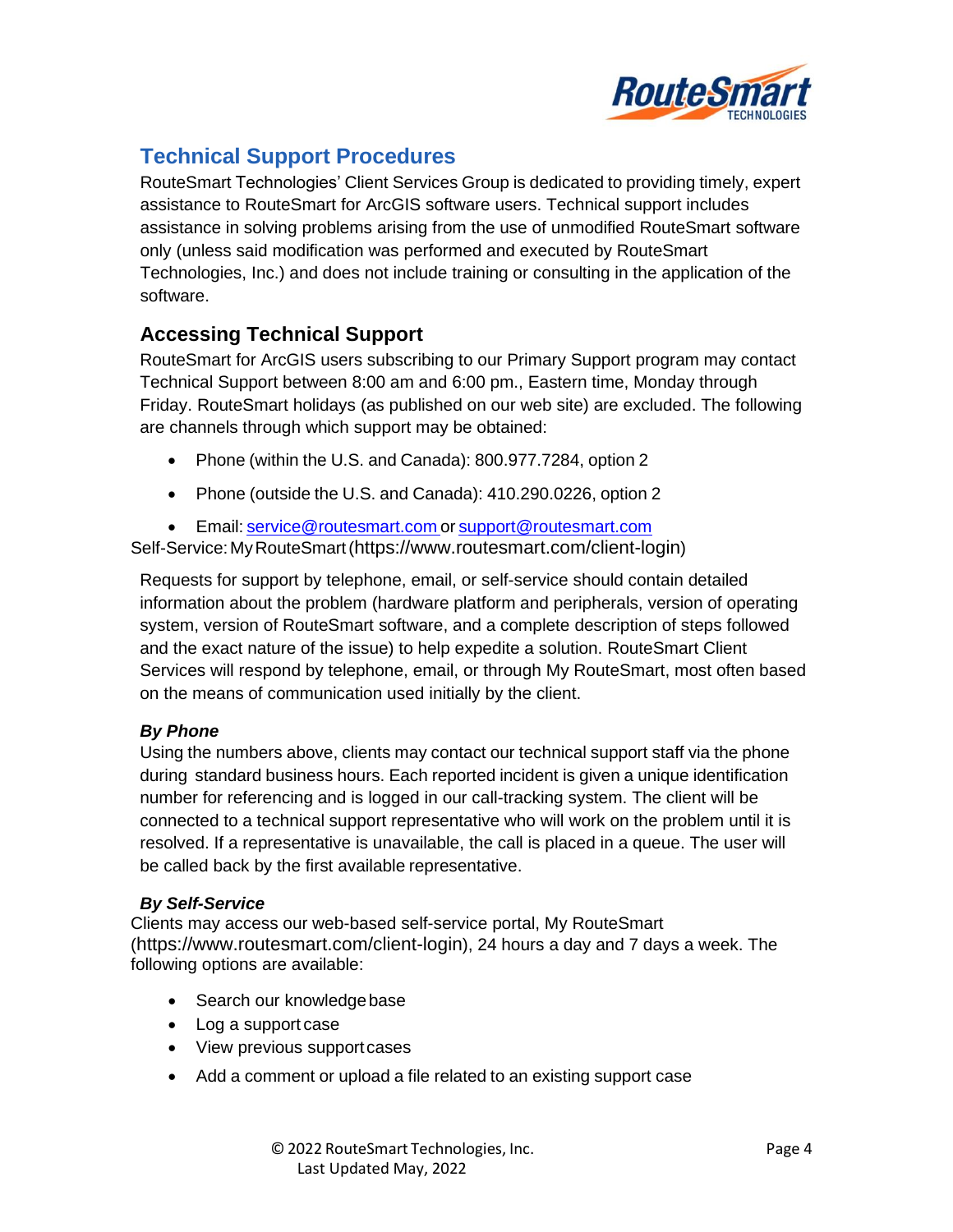

Cases received via My RouteSmart are assigned to a support queue automatically, given a unique identification number for referencing, and are logged and managed in our call-tracking system.

#### <span id="page-4-0"></span>*By Email*

Using the email addresses above, clients may report technical issues or request assistance. We accept email 24 hours a day. However, email received after hours, 6:00 pm to 8:00 am Eastern time, or during holidays and weekends, are handled within 24 hours of the next business day. Incidents reported by email are given a lower priority than those reported by telephone or My RouteSmart. Email support can be used for all incident-related correspondence.

#### <span id="page-4-1"></span>**Preparing for RouteSmart Technical Support**

When you contact RouteSmart Technologies for technical support, you should be at your computer and have the appropriate software documentation on hand. Be prepared to provide the following information:

- Your software and versionnumber
- The type of hardware you are using (manufacturer, version of operating system)
- The exact wording of any messages that appeared on your screen
- What happened and what you were doing when the problem occurred

#### <span id="page-4-2"></span>**What's Covered in Technical Support**

Technical support is defined as those services offered by RouteSmart Technologies to help you recover your RouteSmart for ArcGIS software to a working state. The following types of issues are included as part of your RouteSmart technical support coverage:

- Error messages
- Unexpected results from the software
- Basic procedural questions
- Customer servicequestions/issues

## <span id="page-4-3"></span>**eXpert Services – Beyond Technical Support**

Over the years we have seen clients occasionally struggle because they believed that their issues didn't fall under traditional technical support – there was no error message on the screen, so there was nothing to "fix." To help alleviate this unnecessary struggle, we offer eXpert Services. When you require assistance beyond traditional technical support, our eXpert Services provide the remote, web-based help you need to help get you from stuck to success:

- Limited route planning consulting (e.g., how do I approach this routing problem?)
- Assistance withrouting data setup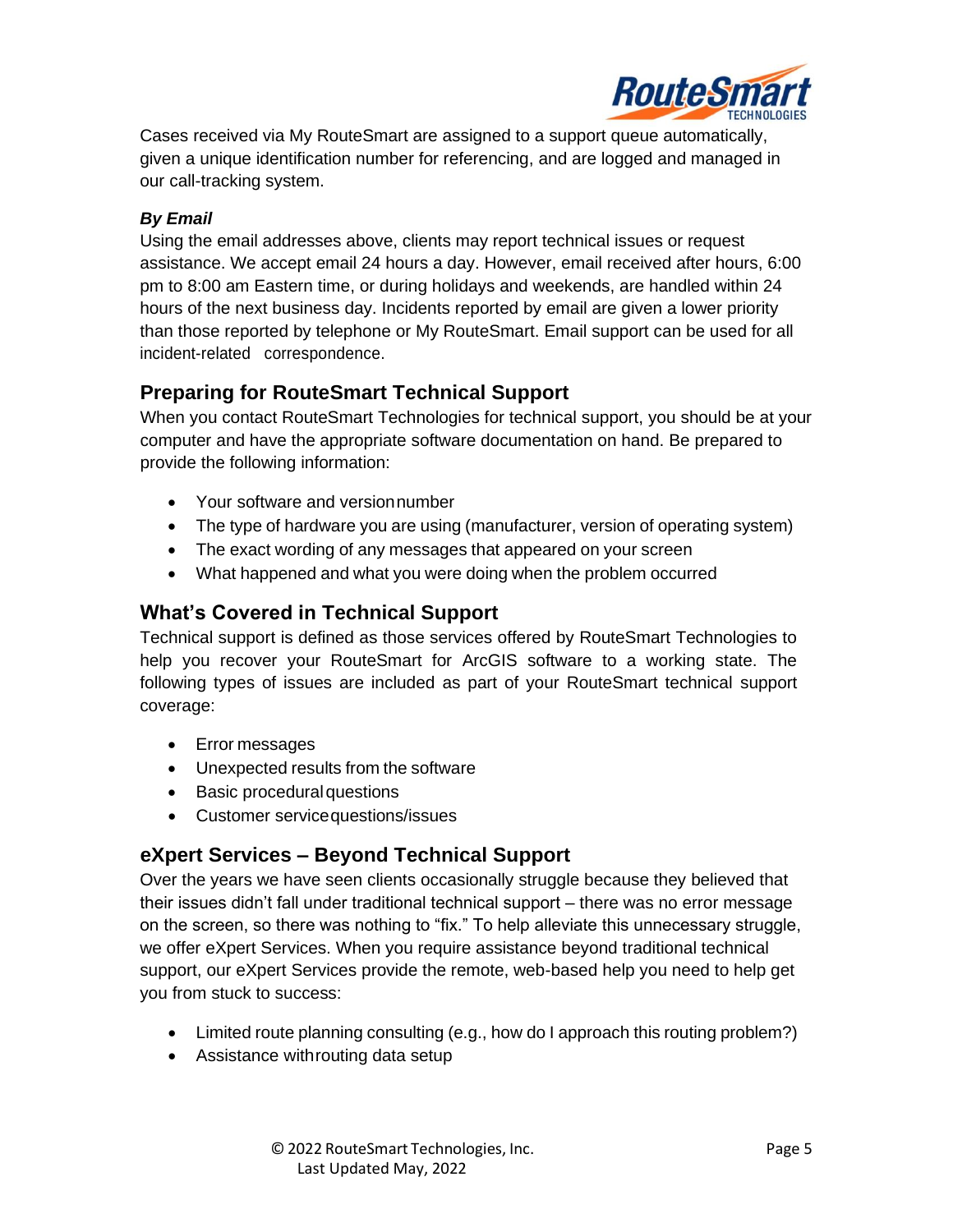

- Targeted application training (not recommended for new users)
- Process/procedureguidance
- Map or application updates
- Script changes/updates to automated routing systems

Upon renewal of your RouteSmart for ArcGIS software maintenance agreement each year, you will receive a bundle of 5 complimentary hours of eXpert Services. You can schedule an eXpert Services session by contacting our technical support team at [service@routesmart.com,](mailto:service@routesmart.com) or by calling (800) 977.7284 and selecting option 2. Sessions are scheduled based on available resources, but our goal is to begin working with you within 24 business hours of your initial request. Each eXpert Services session is logged and deducted from your available hours and a digital receipt is sent to you each day for the hours used. Once your bundle has been used, you can purchase another bundle at any time. Additional RouteSmart eXpert Services bundles can be purchased in 10-hour increments. Each bundle costs \$750.

# <span id="page-5-0"></span>**Technical Support Technologies**

In the course of providing technical support for our clients, our support team may use any or all of the third-party tools listed below, with our clients' permission. These tools represent best-of- breed solutions for the support industry and enable our team to provide more timely and efficient resolutions to reported issues.

#### **Remote Support**

Remote support tools like WebEx, GoToMeeting, etc. allow the RouteSmart support team to improve the support experience, decrease time-to-resolution, and maximize efficiency. Remote support sessions provide a secure, permissions-based support environment in which we can View customers' screens, collect system information, and control desktops to resolve issues more quickly.

## <span id="page-5-1"></span>**WEBCARGO**

WEBCARGO lets you send large files via email, without the need to reduce files to attachment size. Workspace data can be sent to our support team securely and without compromise, and we'll even let you know when your files are received. A unique tracking number is generated every time you send files, giving you an audit trail of every file you send and receive. This tracking number can even be shared with others to let them monitor delivery and pickup status on their own, in real-time, just as they would with a package delivery service. More information is available about WEBCARGO at [www.webcargo.com.](http://www.webcargo.com/)

## <span id="page-5-2"></span>**Resolution Time**

The time required to answer questions and resolve your problems varies depending on the type of problem and whether we are able to reproduce it. Most often we are able to answer questions and suggest solutions to problems on the same day, sometimes immediately.